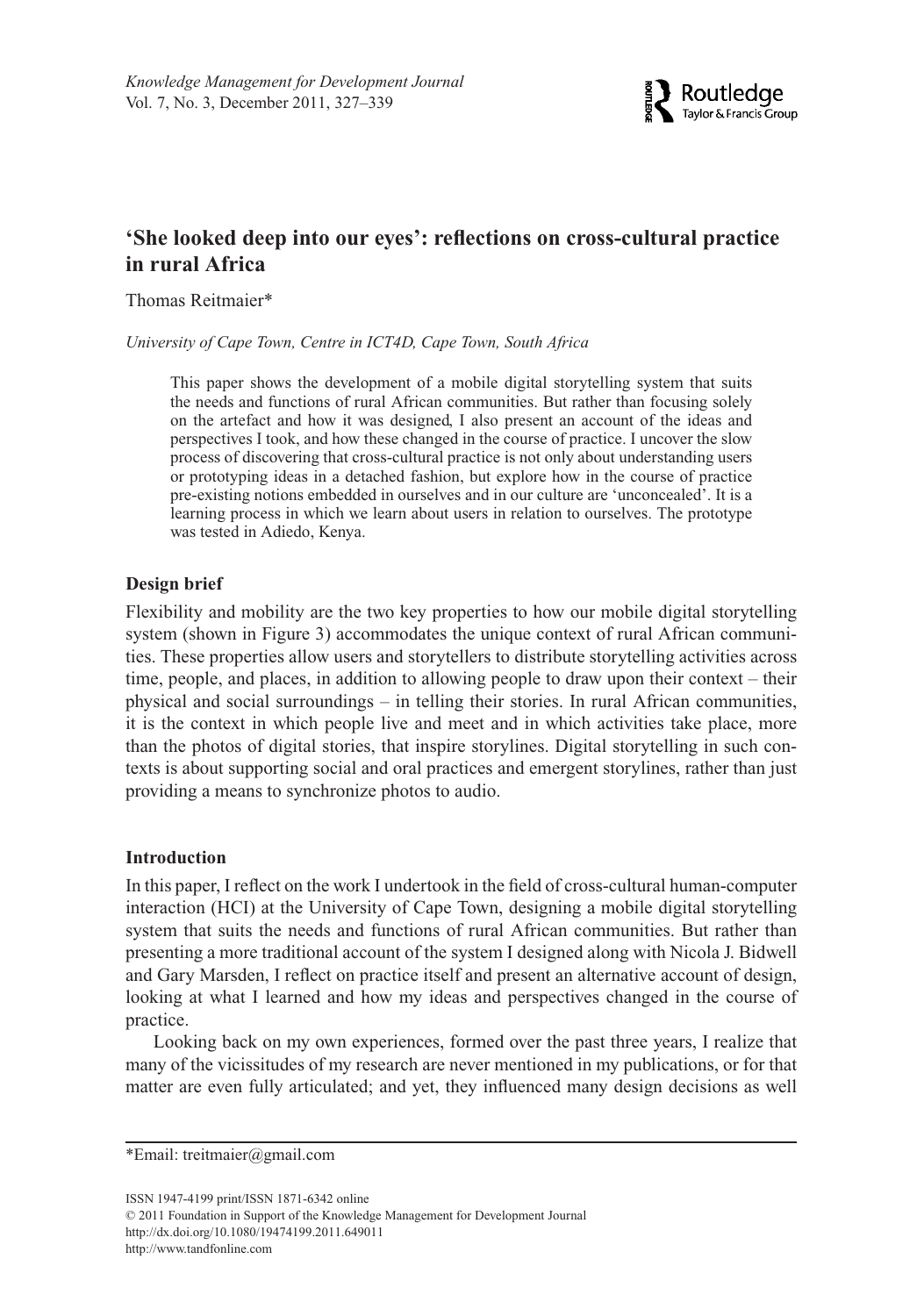as changed my perspectives on design and the role I play within it. The reason for this lies in the fact that many of these experiences are at odds with more traditional accounts of iterative refinement and within the rationalistic tradition of scientific discourse (Winograd and Flores 1986); they, thus, remain largely unreported and invisible. For instance, my field notes show signs of such invisible work and ephemeral experiences. Red fingerprints scatter a few pages, reminding me of how I sat under a tree on red soil while listening to a story. Dripped candle wax on another page shows, not only that there is no access to grid electricity in many rural communities across Africa, but reminds me of long, dark nights and a daily rhythm dictated by the sun. What does it mean for digital storytelling systems that we sat under a tree while recording a story? Why do I remember so vividly how one storyteller looked deep into my eyes while recording her story (see Figure 4)? How does the daily rhythm affect the experience of digital storytelling? Formulating, let alone answering, such questions is an elusive and subjective process, which is perhaps why such invisible work is often downplayed, ignored, or outright feared when reporting results in relatively sterile conference papers and journal articles. I too am guilty of this. But such invisible work – whether we recognize it or not – always comes into play when translating social observations in technical systems (Dourish 2004).

Perhaps it is inappropriate, premature, and narcissistic for a relative newcomer to this field of research to reflect on his experiences in the lab as well as in the field and to do so in a personal and 'unscientific style'. But my experiences over the past years have directly shown me that in order to design effectively and appropriately in cross-cultural settings we, and the field as a whole, need to reflect more – not less – to 'unconceal' limitations in design practice as well as aspects of ourselves and our culture that influence design decisions. By looking back and examining my experiences and perspectives, while also trying to formulate general lessons, I hope to contribute to the discussion on the problems that designers (especially newcomers) face in the course of cross-cultural practice, and the kind of strategies and perspectives that can deal with these unique circumstances and that need to be acknowledged and made visible. So in essence, this paper presents a metamorphosis of ideas and perspectives that I developed and took on  $-$  in large parts through invisible work – in pursuit of designing a mobile digital storytelling system and situating design in rural African communities.

In many ways, I am uniquely unqualified to write about this topic or, for that matter, actually design a digital storytelling system for and with rural African communities. If you are my skin colour, you can hear kids shouting '*Mzungu! Mzungu!*', when you walk past the village primary school in Adiedo, Kenya. That means 'European' in Swahili. Not hostile, per se – just foreign. As if to say: '*Hey outsider! You're not from here*'. Implicitly, these kids point out an important fact. As cross-cultural researchers and practitioners we are always outsiders. It might not always be in terms of race, but education, culture, and wealth often differ. In the rest of this paper, I will explore and reflect on how I learned to recognize, embrace, and sometimes even leverage my position as an outsider in the course of practice.

### **In the lab**

When I began work on this project in mid-2008, I was eager to apply the user-centred design (UCD) principles and methods I had learned in undergraduate courses on HCI and Interaction Design. Reading about (Landry and Guzdial 2006) as well as observing a digital storytelling workshop demonstrated the expressive potential of digital stories. But for me, as a computer science student, my focus was drawn to the fact that creating digital stories on computers was expensive and unnecessarily complicated – *you don't need a full fledged*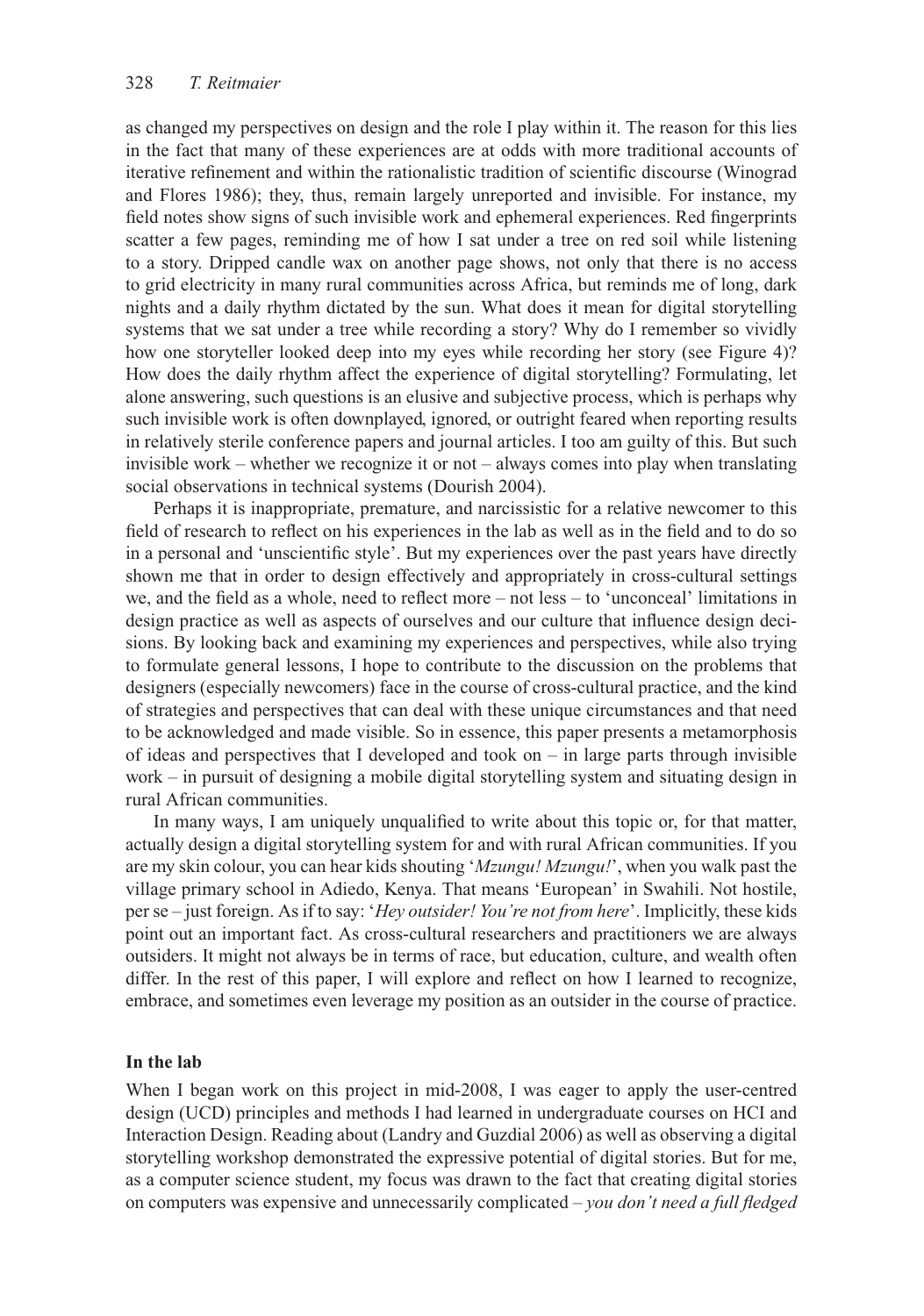*video editor to create a simple digital story consisting of only pictures and audio*. And so I adopted a part technologically-inspired (Beale 2006), part user-centred (Sharp *et al*. 2007) approach to bring digital storytelling to simple, low-cost mobile phones.<sup>1</sup> But this also framed our project in such a way as to give me – the interface designer and programmer – a privileged position in design activities. *What is mobile digital storytelling?* At that time, I thought of digital storytelling as an interface to synchronize audio with photos or, when I was implementing prototypes, a collection of data structures and algorithms. This focus on interfaces instead of people and their stories, coupled with our focus on improving upon – instead of reimagining – current systems required our research problems and methods to be formalized and expressed in terms of tasks, goals, and efficiency (Harrison *et al*. 2007). So I created and evaluated preliminary prototypes on a usage scenario in which participants, whom I recruited on campus, combine a set of three photos with an audio record of reading from a scripted story (Reitmaier and Marsden 2009).

While these experiences fall short of the ideals of user-centred design, and we can certainly question whether reading from a scripted story captures the complexities behind (digital) storytelling, the beginnings of this project allowed me to develop and test out ideas: does communicative power lie with the narrative or visual imagery? And how might photo-driven interfaces differ from story-driven ones? Sketching out, prototyping, and evaluating these ideas allowed me to 'think through prototyping' (Klemmer *et al*. 2006), as well as provided users with an actual usage context (Kangas and Kinnunen 2005). With this context, people in our evaluations could suggest usage scenarios for our system; from 'telling a friend about the club I'm currently at' to 'using it with people in the AIDS clinic I volunteer at' (Reitmaier and Marsden 2009) – showing the potential of digital storytelling and our mobile system.

#### **Situating and re-interpreting digital storytelling**

If I can design the right tool, individuals, young and old, literate and illiterate, could create digital stories. This *hero's perspective* of HCI for development (HCI4D) is what I believed in, when I began work on this project. This perspective – *I am bringing digital storytelling to rural African communities* – is all too easily reinforced in countless discussions among friends and family, and, to a lesser extent, colleagues. Digital storytelling *will* fight voice poverty; *will* enable farmers to share their knowledge; and *will* be a valuable tool in citizen media. Save for two short visits, I knew very little of rural African communities or their communication practices and had barely even set foot outside of the university lab, but still I was under the impression that *I* would be bringing digital storytelling to rural African communities. Many HCI4D projects are motivated in part with a similar wish to do good. Such motivations perhaps also play an important part when securing research funding. But such a hero's perspective is also implicitly disrespectful through inattention to users. It can weigh oppressively on the capacity of ordinary people to act. This stance is similar to Lucy Suchman's characterization of *design from nowhere*, where

anonymous and unlocatable designers, with a license afforded by their professional training, problematize the world in such a way as to make themselves indispensable to it and then discuss their obligation to intervene, in order to deliver technological solutions to equally decontextualized and consequently unlocatable users. (Suchman 2002b, p. 140).

By stating my perspectives – extracted through reflection – so explicitly here, it is my goal to make strange what is in fact commonplace, and thus make such perspectives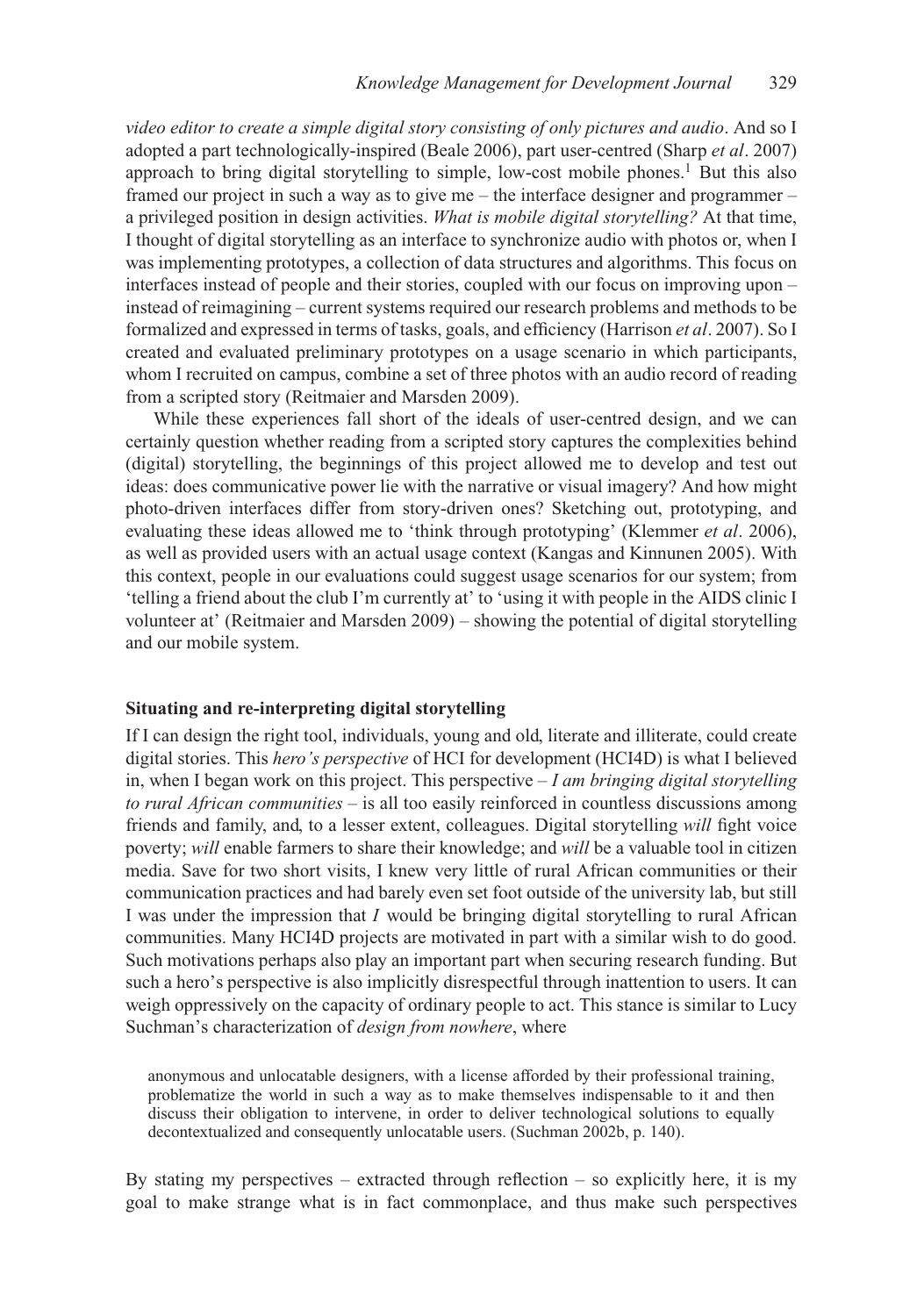more visible and open to discussion (Bell *et al*. 2005). At the time, however, while immersing myself into the next chapter of this project, I was largely unaware that I was even taking on such harmful perspectives. To be sure, without critical reflection (Sengers *et al*. 2005) it is difficult to question the appropriateness of the methods and perspectives that have in practice become second nature to us (Winograd and Flores 1986).

Using my previous experience of digital storytelling and digital storytelling interfaces as a springboard, I posited that a mobile digital storytelling system would resonate with the rich oral traditions that play an important part in communities all over Africa (Peek and Yankah 2004). To gather an initial assessment on how our design might perform in a rural African context, I developed another, fully interactive prototype in Mobile Python (Figure 1). This prototype was informed by usability outcomes from the story-driven prototype of our previous, lab-based research (Reitmaier and Marsden 2009). The aim of this prototype was to explore a more elaborate, non-scripted interaction scenario, where users construct their own stories and select their own photos, rather than read from a script. On this interface, the user first records a story or story segment (Figure 1a) and can then add photos to the story (segment). In the next step, the user synchronizes the photos to the audio by transitioning from one photo to the next while the recorded story (segment) is played (Figure 1b). This completes the digital story (segment), and it can be played back, edited further, or an addition segment can be appended to the story (Figure 1c).

This prototype was a first attempt at exploring the meanings *behind* mobile digital storytelling. Perhaps I was even beginning to recognize that I can neither view recoding a digital story as an independent phenomenon, nor can I create and study such a device in isolation. At this time, I was also fortunate enough to collaborate with Nicola J. Bidwell, a designer-ethnographer who uses ethnographic, participatory, and phenomenological methodologies and perspectives in indigenous Australian and rural African contexts. These methodologies are part of  $a - to$  me – largely unfamiliar paradigm of HCI, the third



Figure 1. Elements of the 'story-driven' interface of the first fully interactive Mobile Digital Stories system.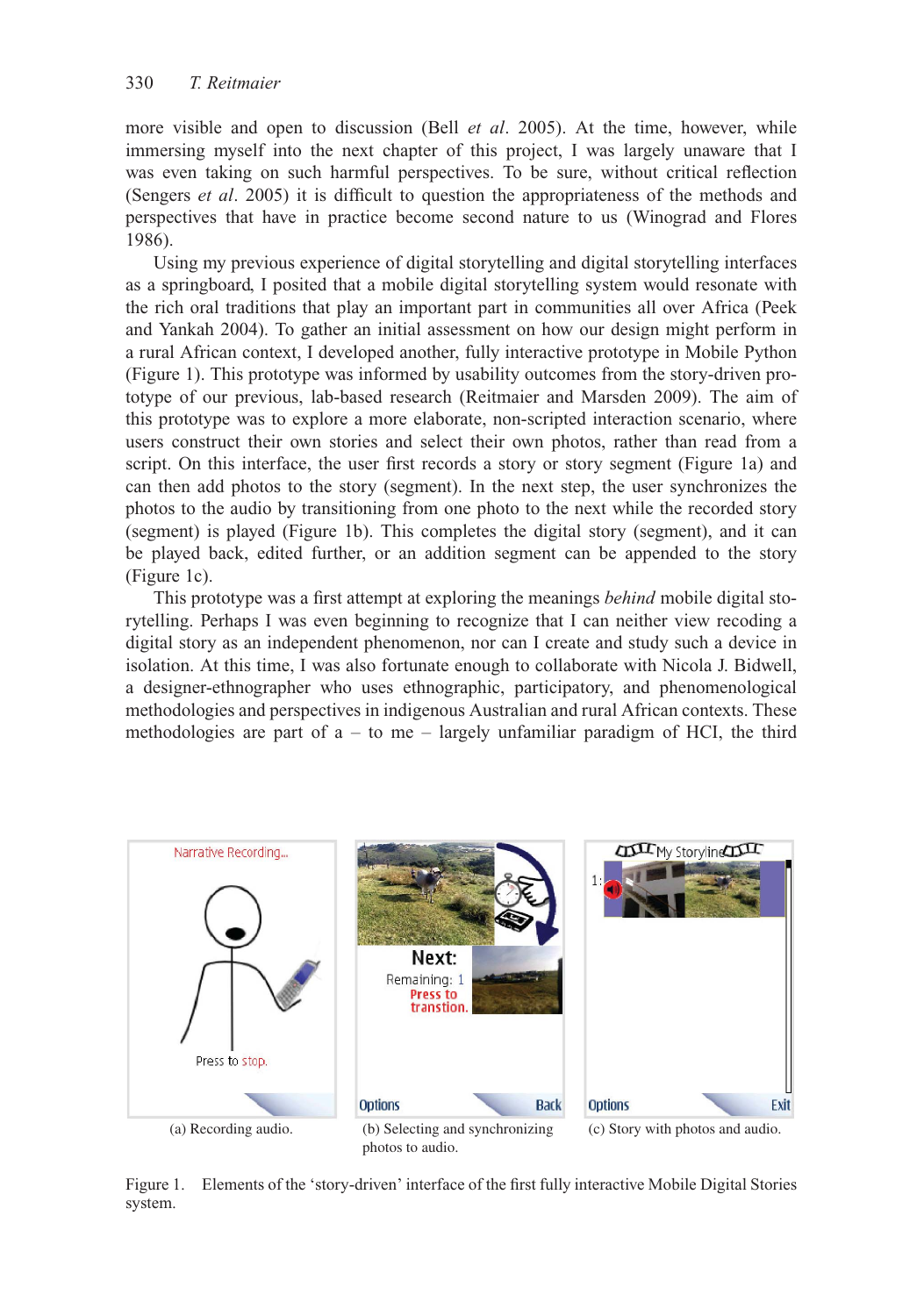paradigm (Harrison *et al*. 2007), and are grounded in equally unfamiliar and different epistemologies such as phenomenology and hermeneutics that embrace – rather than avoid – reflexive reasoning.

### *Collaborating*

Nicola Bidwell correctly identified that the design of the Mobile Digital Stories prototype of Figure 1 and the methods I used to design it were located (Suchman 2002a) in Western culture: heavily influenced by our use of the written word, mediated forms of communication, and our secondary orality (Ong 1982). In addition, the metrics and calculi I used to measure usability (e.g. speed, efficiency) propagate values embedded in Western culture and are insensitive to, and ineffective in, African context (Winschiers and Fendler 2007). So instead of evaluating and further refining and customizing the prototype, we used this prototype as a tangible artefact – rather than an abstract concept – around which we could conjecture how use might diverge from 'ways of doing and saying' depicted in Nicola Bidwell's ethnography on the communication practices of a rural community in a Xhosa tribal region of South Africa's Eastern Cape (Bidwell 2009). This lead us to conclude that we can not simply translate digital storytelling (Hartley and McWilliam 2009) and digital storytelling systems (Reitmaier and Marsden 2009), from their Western origins, into a rural African community such as Lwandile, the site of Bidwell's ethnography. Instead, we must situate digital storytelling within the community and leave room for community members to form their own interpretations of mobile digital storytelling. I had to recognize the harmfulness of my hero's perspective. I needed to locate myself within this research endeavour and acknowledge that my academic background, culture, and values will inevitably come into play during design activities. I had to relinquish the relatively privileged position I have held thus far in knowledge production processes. But this too, would be a learning process as the shift in perspective this required – from that of an objective and detached third-person scientist to a culturally located, reflexive first-person perspective – did not come easy or natural to me, as my formal training (computer science and psychology) make me more comfortable with the controlled laboratory experiment than in the outside world.

To further our goal of designing a mobile digital storytelling system that is sensitive to rural African communities and users, we integrated Bidwell's insights on rural communication and storytelling practices with my experience of digital storytelling interfaces. Through this integration process, we designed a method, which localizes storytelling and involves rural users in design activities – probing ways to incorporate visual and audio media in storytelling. Products from this method helped us to generate design ideas for our current system, most notably flexibility.

### *Localizing*

The method revolved around a digital storytelling design workshop, which Nicola Bidwell and Susan Hansen implemented in the village of Tschani, South Africa. It is, however, important to note that it was the *fine details* of what people did in the rural setting, depicted in Bidwell's ethnography, that influenced decisions in arranging and conducting the workshop.<sup>2</sup> The aim of the two-day workshop was to allow users to shape the design of a mobile digital storytelling system; so, we focused all activities around a probe consisting of pair of phones, where one phone functioned as a voice recorder*/*player and the other as a camera and photo viewer. The rudimentary nature of the phone-pair probe (see Figure 2)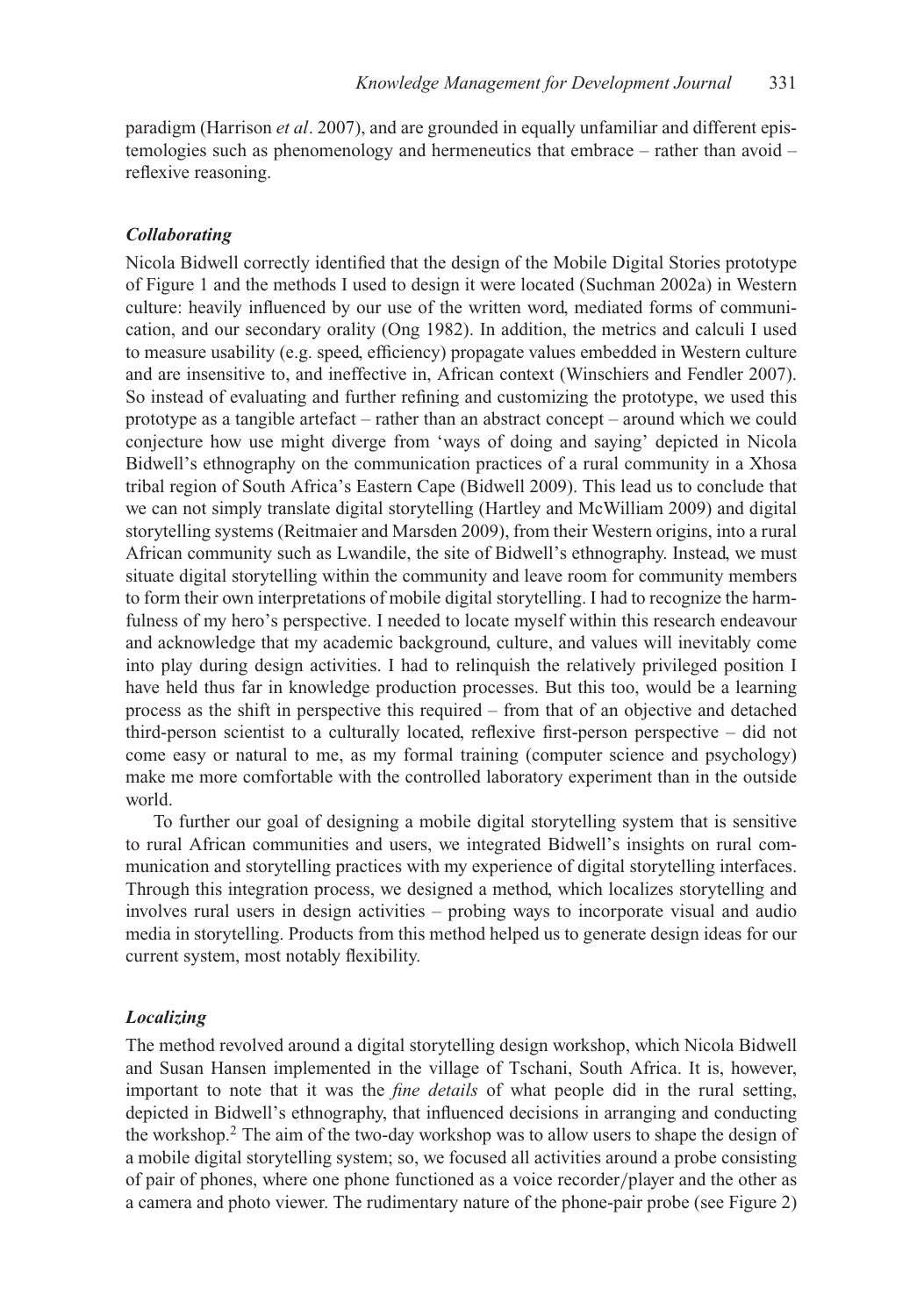

Figure 2. The audio (left) and photo (right) phones of the phone-pair probe.

provided participants with enough ambiguity to explore different ways of incorporating visual and audio media in storytelling activities. In the workshop, we asked the six participants, whom we had recruited via a local NPO (non-profit organization) to form three groups, and we spread the workshop over two consecutive afternoons. After explaining and practising the use of the phone-pair's voice recorder, camera, and gallery during the first afternoon, participants then took the phones home with them, so they could engage others and gather story ideas and material in a more natural setting. When the workshop reconvened on the next afternoon, the groups recorded their digital stories in a variety of different ways.

We have published a more detailed account of these design activities in (Bidwell *et al*. 2010), and I do not intend nor wish to discredit the hard work my collaborators put into this project. But for the purpose of this paper, I will focus on how I interpreted the products of this method: a video recording of the workshop, the pictures the participants took and the stories they recorded, as well as Nicola Bidwell's notes.

## *Interpreting*

The design of our most recent prototype was, for the most part, inspired by the ideas we gathered while reviewing the workshop video and focusing on the participants' interactions with each other and with the phone-pair probe. Nicola Bidwell also noted many first-hand impressions and ideas while she observed participants in the workshop and when she assembled digital stories with the participants who indicated photo timings to her on the two phones. These perspectives and 'gut feelings' provided us with additional interpretations (Sengers and Gaver 2006) of events and design requirements, which I used when I later perpetuated, added, and disputed design ideas. Nicola Bidwell steered me through the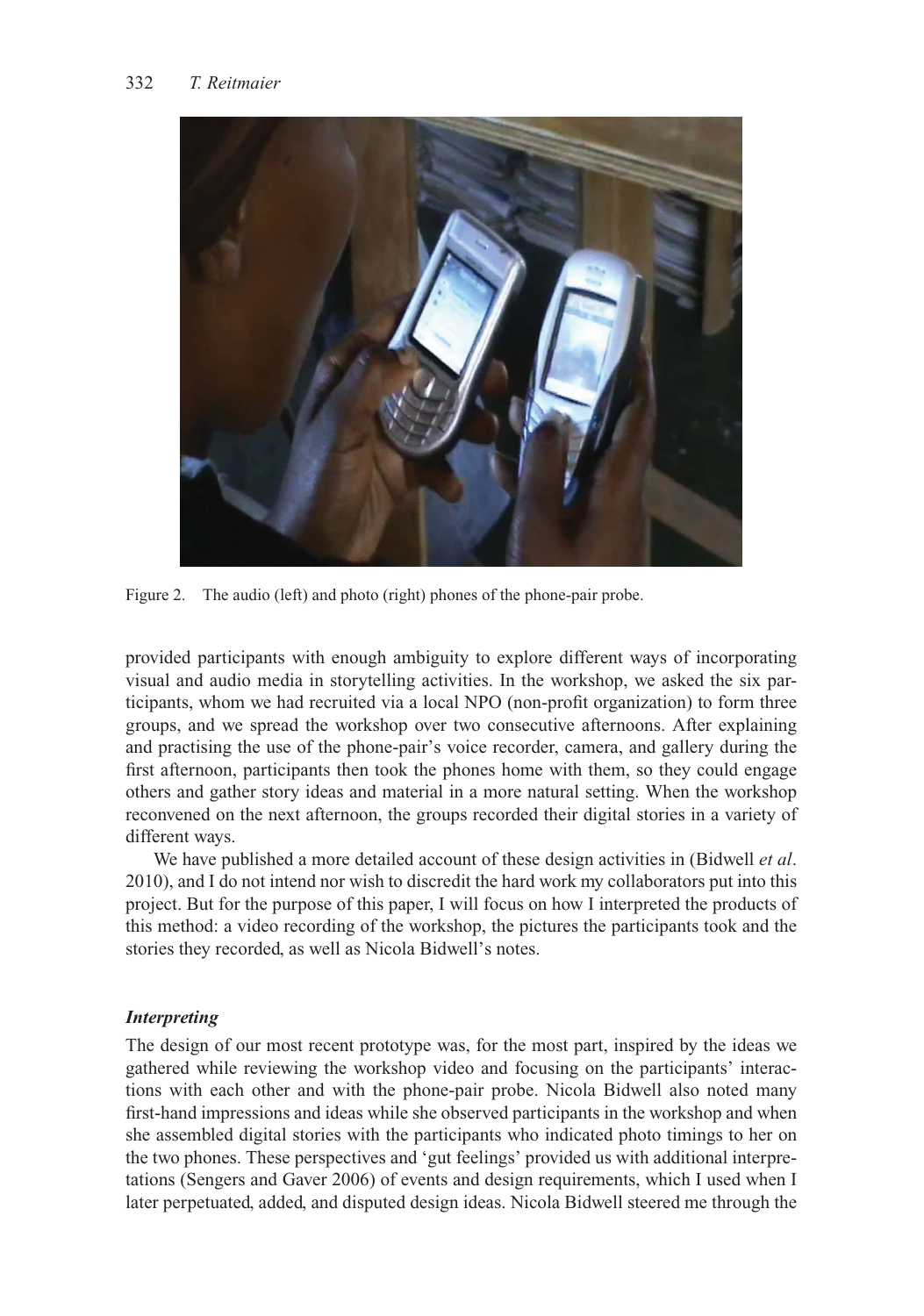participants' photos and stories and through her notes and video of the workshop. By stating her interpretations of workshop and of the video, she provided crucial insights on the workshop and the participants' experience of it. So in essence, she acted as a proxy for the community.

I then watched the video seven further times for inspiration and analysis. The first two viewings familiarized me with the participants and inspired some design requirements. For instance, I conceptually fused the two phones when one participant held them closely together in recording her story (Figure 2); so I noted the requirement that users should be able to view photos as they record. Similarly, I observed how participants sometimes struggled with the text-based menus of the camera and photo gallery but quickly learned how to use the vertical icon toolbar interface of the voice recorder application. These requirements, however, were fairly obvious to extract from the workshop video. But, even with a list of requirements I still did not know how to combine all the design requirements and what the general feel of the interface would be like. I made attempts at analysing and categorizing the types of pictures participants took and the stories that they told. But theses attempts did not lead me much closer to tying all requirements together into a final design.

Instead, it was empathy – not analysing or categorizing – that allowed me to develop unifying, less palpable ideas. With each viewing, I felt like I was getting more and more familiar with the participants. I watched them learn and experiment with the probe's camera – taking stunning photos of landscape, of sunlight through branches or haloing a cow – and become proficient in using the voice recorder – pausing and resuming recordings and playbacks. And yet, some participants seemed to struggle to come up with ideas for digital stories on the first day of the workshop. I sympathized with the participants, as I too sometimes struggle coming up with story ideas even when I know that I have something to say. Nicola Bidwell also noticed this during the workshop and noted that perhaps some sort of scrap-booking functionality would help ease this difficulty.

I was amazed how some participants, who seemingly struggled the most to come up with story ideas on the first day of the workshop, then had taken many pictures when they took the phones home with them and returned to the workshop the next day with four story ideas. Again, I thought to myself that when creativity strikes, things sometimes just fall into place.

I imagined creating digital stories as a puzzle, after watching the way some participants spent large amounts of time searching through photos, while revisiting a couple of specific photos many times. To solve a puzzle people pick up a piece, change its orientation, try out some possible solutions, before placing it near similar pieces. But the groupings that people make while solving a puzzle seldom are the final solution. Before a solution is reached, individual pieces or groups of pieces are moved around to see where they 'fit'. Similar to how people solve puzzles, I wanted the digital storytelling interface to support emergent storylines, where the sequence of the photos can be easily changed. I smiled when I later saw one participant change the ordering again, after she had already recorded her story – thinking to myself: 'I guess sometimes you just need to try it out, to figure out the best solution'.

The final feel of the interface was inspired by how the participants collaborated in creating their digital stories. For instance, I aimed to create a flowing interaction inspired by how one group of three young ladies took turns to say parts of a story, associated with each photo, and fluidly and intuitively knew when to speak. And I synthesized interaction ideas and requirements into an interface that might respond to the storyteller as a friend might; much like the way one young man located photos on one phone to help another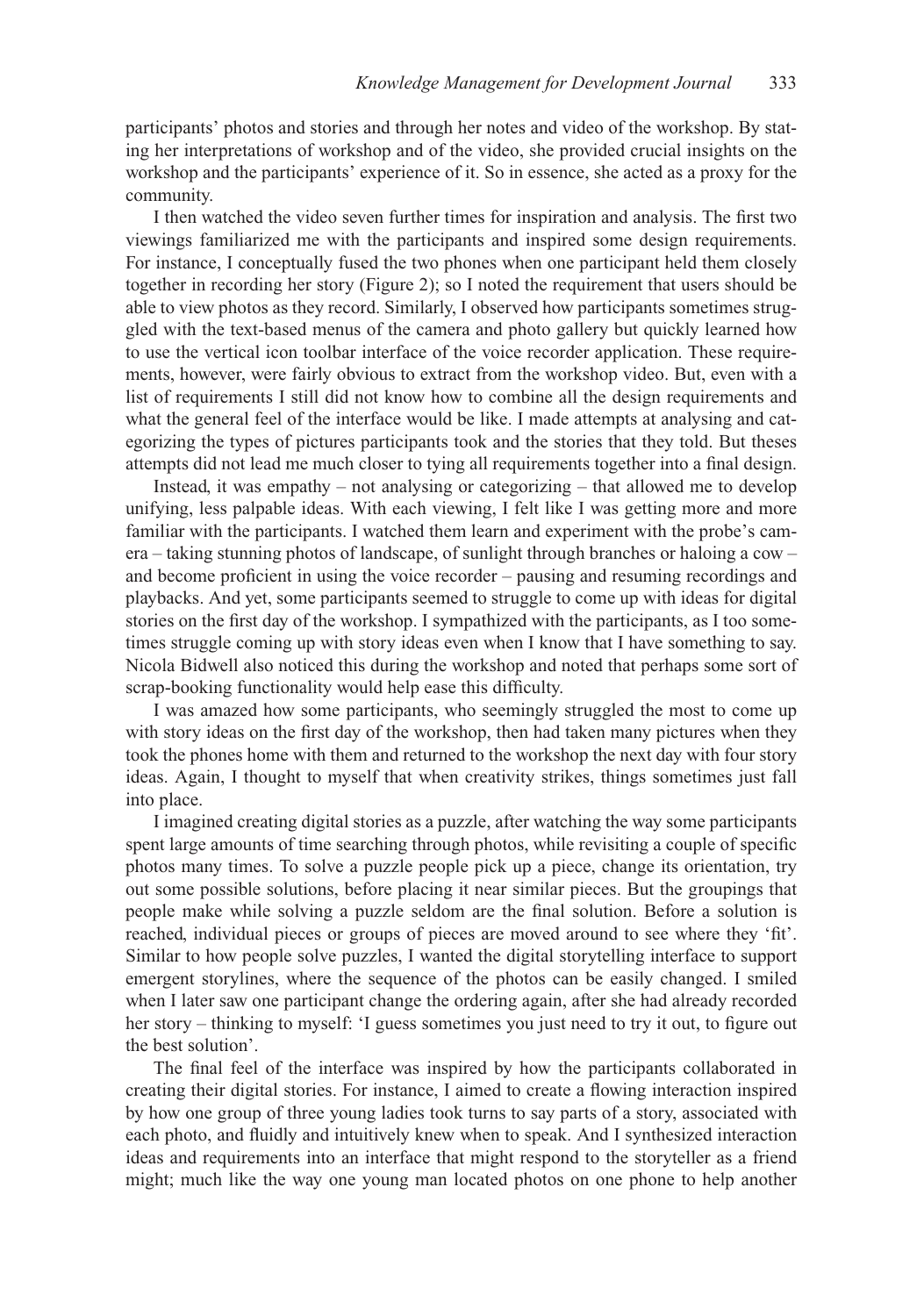participant as he recorded audio on the other phone – always keeping the resources he required to continue recording available to him.

Looking back at how I analysed and later engaged with the products of the design workshop, I now realize that I was beginning to integrate and appropriate Nicola Bidwell's design methodologies and perspectives. While I quite easily extracted some of the more technical design requirements from the video, I derived others themes, especially in later video reviews, hermeneutically. The workshop video provided me with a partial translation, and the interpretations I formed were an interaction between the '*horizon*' provided by the video and horizon – or understanding of the world – that I, as the interpreter, was bringing to the table (Malpas 2009). As I interpreted, I was also engaging with the participants empathically; I was 'not just [treating] them as anonymous and equivalent units' (McCarthy and Wright 2005, p. 922), and I responded to what I saw as the participant's world from my perspective as a designer.

## **The current prototype**

Our prototype, shown in Figure 3, was developed using Mobile Python. We chose to run it on older (2005) feature phones (Nokia S60 2nd edition), as we hoped to show potential users of the prototype that such a system could become locally affordable in one to two years' time. Users can create stories in a variety of ways on the prototype. They can record audio first and later annotate it with pictures. Alternatively, they can select pictures first and then record a voice-over; or they can use a hybrid approach, iteratively adding*/*moving*/*deleting pictures and creating new or changing audio recordings. At any time, users can add, move, or remove pictures and append or overwrite audio. All necessary functions can be accessed via a scrollable vertical toolbar of icons. We deliberately designed our system to allow for ambiguous, open-ended usage, as we did not want to impose a certain storytelling style. This also allows participants to use our prototype in unexpected ways, from which we hope to gather valuable insights on users, their storytelling traditions, and future design directions.

## *In the field*

I chose to field-test our prototype in Adiedo, Kenya because of existing relations between the Adiedo community and me. Adiedo lies close to Lake Victoria in western Kenya, about



Figure 3. Mobile digital storytelling prototype and elements of the Storyboard (left) and Recording (right) interfaces.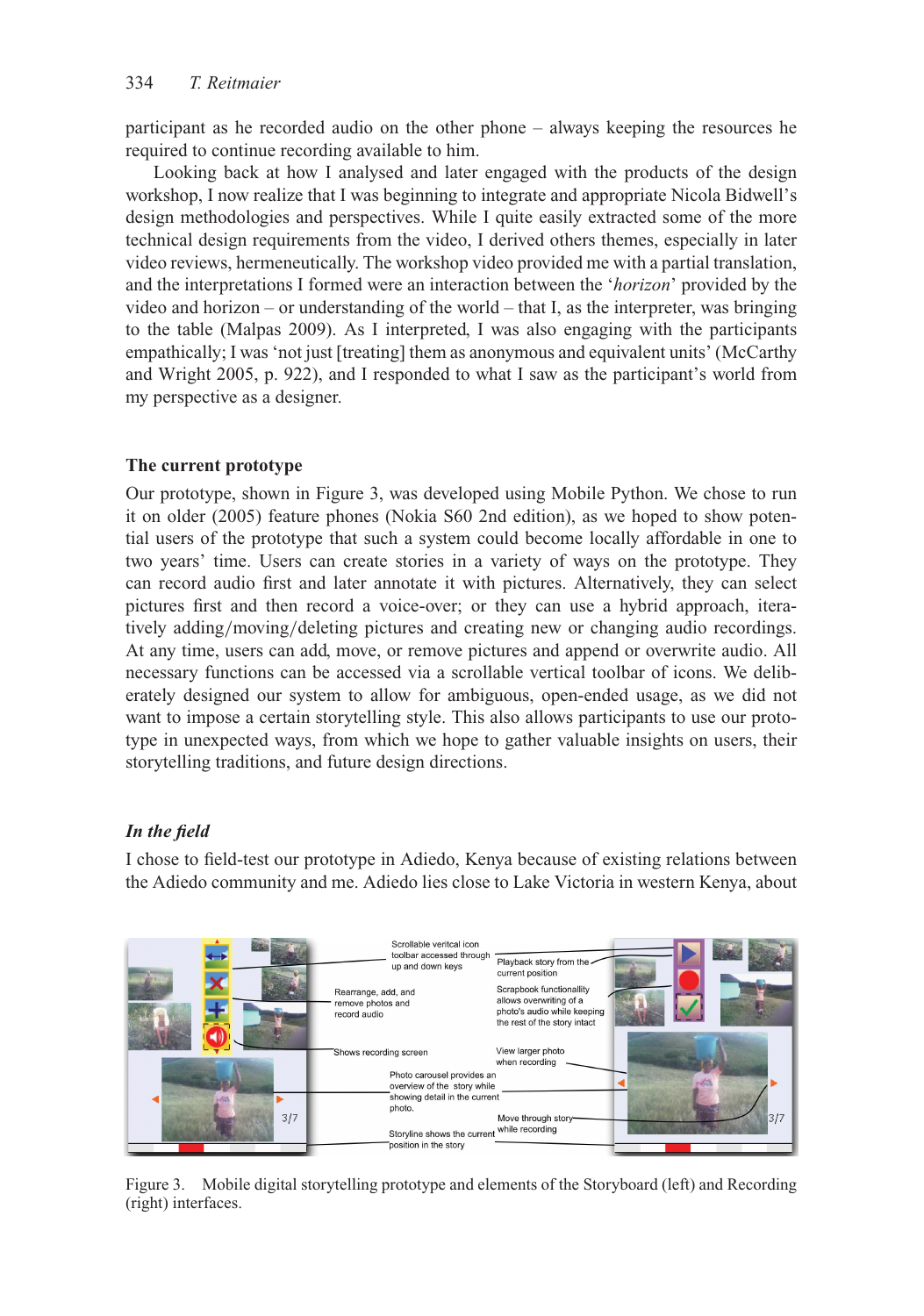80km south of Kisumu in Rachuonyo District, Karachuonyo Constituency. The adult literacy rate is 58%, compared to 87% in Nairobi, Kenya's capital. Villagers are from the Luo tribe, with subsistence farming being their main economic activity. There is no running water or sanitation, and people collect rainwater from the tin roofs of their mud huts. Grid electricity is not available, so people charge their mobile phones (usually a basic Nokia 1100) at the cost of 10 Kenya shillings (about 10 %) using elaborate combinations of solar panels and car batteries at small shops.

My existing relationship with the Adiedo community allowed me to focus all my time and energy on field-testing our prototype, as opposed to first spending time building relationships with the community. I spent a total of seven days in-situ and recruited as research assistant and translator, a young man named Asher Ojuok, who had completed secondary school a few years earlier. He was fluent in English and Dholuo, the mother-tongue of the Luo. The relationship with the research assistant became very important to my work, as he became essential to introducing the prototype to the community. He acted as a form of cultural liaison: re-distributing some of the power relations and addressing some of the misunderstandings that inevitably associate with cross-cultural research.

### *Becoming present and adapting*

Having arrived in Adiedo and finding myself in an unfamiliar setting, I could not envision a realistic scenario of how our system would be used by Adiedoens. Reflecting on this fact during my first night in Adiedo, made me rather anxiously realize that the question I needed to answer was not 'is our design usable?', but rather 'what is our design?' I realized that I did not know – nor could I predict – what forms and meanings our design would take on in Adiedo. So I decided that rather than evaluating the usability of our system, the primary goal of the fieldwork should be to find out – in collaboration with the research assistant – how our mobile digital storytelling system would be put into practice. How would villagers interpret digital storytelling? So, I adapted activities around the question of 'what forms and meanings would our system take on in Adiedo?' – or, more practically, asking Adiedo's villagers 'how would you use our system?'

### *Method*

Instead of handing out our prototype, with the goal of assessing its usability, to the villagers and collecting them later, we would visit the villagers in their homesteads in a 5  $km<sup>2</sup>$  area around where we were living and then ask them to create their stories, in collaboration with the research assistant, on our prototype.

Once I had familiarized the research assistant with the prototype, he could introduce villagers to digital storytelling and then ask them to create digital stories of their own and assist them in the process. I hoped that this method would allow me to not only uncover usability problems, by observing our prototype being used in different scenarios and contexts, but would also allow me to observe how the research assistant's increasing familiarity with our prototype affected his facilitation and usage – providing me with additional aspects to observe during my relatively short amount of time spent in-situ. I intended this method to deliver differing, and more layered, perspectives and interpretations (Sengers and Gaver 2006) of our system and mobile digital storytelling, in general – helping me to understand what forms and meanings digital storytelling would take on in rural African communities.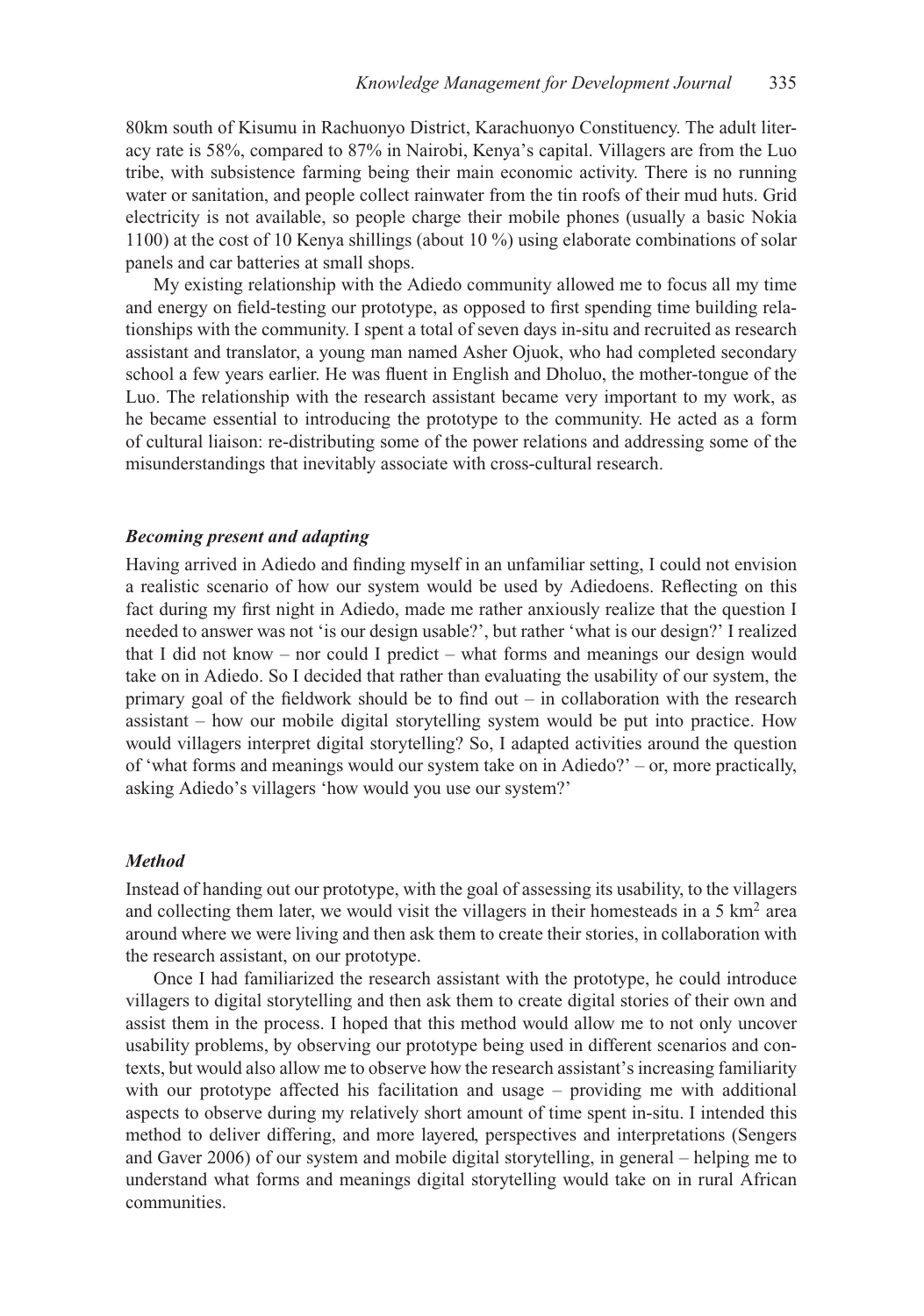## *Lifting my gaze*

Similar to my experiences of reviewing the workshop video, making sense of the observations I made, and experiences I formed in Adiedo was a learning process. During our homestead visits, my observational gaze was seemingly always drawn to the mobile. Perhaps, I was a bit too eager to uncover usability issues, a process that I was very familiar with while evaluating early prototypes in the lab. But before traveling to Adiedo, Nicola Bidwell insisted that I be thorough and ritualistic in my note-taking – *leave no observation un-noted*. These notes would prove invaluable as I later began to make sense of my activities in Adiedo.

The key to uncovering many implications relevant to localizing digital storytelling were buried in more tangential observations, which I reflexively 'extracted' from my crosscultural encounter in Adiedo through reflection. I made one such observation while visiting the homestead of Mama Rhoda Auma Majiwa. What particularly struck me while observing her 'create' a digital story was that she was not 'creating' a story at all. She was *telling* a story and looking *deep into our eyes*, paying little attention to the recording prototype (Figure 4). This point is, perhaps, so obvious that it seems almost comical to make, but when our gaze is always fixated on the technology and we only think in terms of interfaces and interactions, it can be easy to overlook. Stories may be stored as text, audio, and photos on computers, but for the storyteller – crafting or telling a story – they are not a computational phenomenon, but a social one. The stories that people tell are shaped by culture and rituals, influenced by setting and emotion, and appreciated and interpreted by an audience. And there is a complex social network in which these activities make sense, and hence we 'cannot understand [the] technology without having a functional understanding of how it is used' (Winograd and Flores 1986, p. 6). So in my further analysis I tried to lift my gaze and focus on the whole environment and draw upon all my experiences. This led me to see my fieldwork in a different light, placing observations in entirely new relations.

I began to reflect on other experiences that struck me as 'strange' while in the field. For instance, it was hard for me not to become irritated when activities were delayed, but for the people around me this was seemingly never a problem. This led me to understand that how we approach time is a cultural construct. In my culture, it is perfectly reasonable for me to run into a friend on the street but not have the time to catch up if I'm running late for



Figure 4. *Chon gilala* – a long time ago – says Mama Rhoda of Adiedo, Kenya. She looks deep into our eyes. We record her rhythms and rhymes as she sings and tells a story about her grandparents. She then shows us the exact spot where her great-grandfathers and his friends used to sit and drink and how her grandmother used to dance.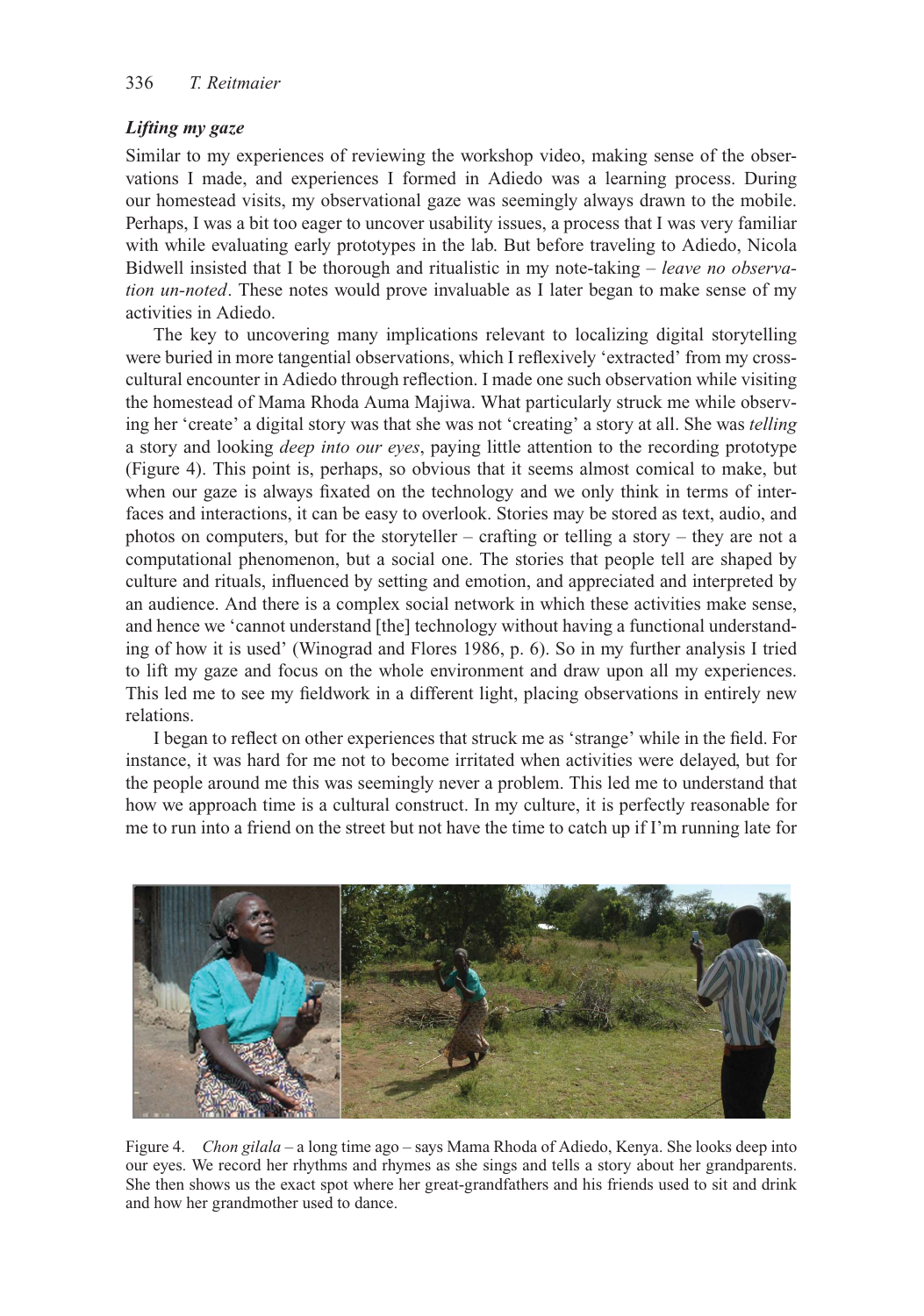another commitment. In Adiedo, the reverse was true. Villagers value their social relations and friendships more than being punctual. It may have been my plan to quickly pop into the local shop to pick up my cell phones, which had been charging there, but more often than not we ended up staying for tea and talking.

I began to see in what high esteem Adiedons hold their social relations; how they spend great amounts of time attending to these; and how they share and cooperate in their daily lives. Social relations also came into play during our fieldwork. For instance, Asher, the research assistant, packaged storytelling tasks into social relations. So while Mama Rhoda did not feel comfortable using our prototype on her own, she was able to act through Asher by interpreting and understanding his actions. Asher is an intimate part of the Adiedo community, and he knows each and every villager there. So he always had a good understanding of the situation and why someone was having trouble or could even anticipate trouble.

This was a general theme during my time in the field. Whenever people struggled, Asher would always have a suggestion at hand or take over using the prototype. At the time, I sometimes became frustrated with Asher, because he was constantly jumping in and trying to help the participants during our homestead visits – 'interfering' with the research and 'messing up' the data. But now I realize that I placed him in the difficult and uncomfortable situation of having to translate between different cultures – attending to me and my goals, while being sensitive to the needs and expectations of the villagers in his community. He was doing what comes naturally to him – attending to interpersonal relations.

Perhaps it was also naïve of me to assume that the right interface could bridge a cultural, generational, and digital divide. Looking back and reflecting on what Asher so adroitly did in Adiedo, I realize that the solution to make our system more accessible is not computational, but social. In the field, it is all too tempting to view the user as bound by his or her skin (Hutchins 1995). But if I look at the context in which action took place, I realize that many villagers cooperated and collaborated – with each other and with Asher – during digital storytelling actives. People like Asher – expert mobile phone users, human access points (Marsden 2008), or local champions – know their communities, their stories and storytelling styles, and how to interact with them. Perhaps they hold the key to allowing less technology-savvy users to slowly learn how to use an unfamiliar technology through indirect and assisted exposure.

### **Conclusion**

Fieldwork is the cornerstone of cross-cultural research, but for the newcomer the nature and experience of fieldwork, and of cross-cultural practice in general, is shrouded in mystery; it is often black-boxed (Wolf *et al*. 2006) and grounded in different epistemologies (Dourish 2006) from those commonly taught in computer science and psychology. For the newcomer this makes fieldwork, or for that matter, collaborating with fieldworkers a difficult process. With this paper, I hope to demystify and illustrate through examples the fact that field data are not things-in-themselves (*Dinge an sich*), but are constructs of the process by which we acquire them; that knowing, when studying humans, is always emotional, moral, cultural as well as intellectual.

By venturing out of the lab – to listen, to observe, and to notice – the seemingly straightforward questions we ask ourselves in the lab are transformed into a myriad of different questions, some of them having to do with the very essence of culture and being human. Constructs and values that we may have assumed to be universal, such as personhood and how we approach time (Bidwell *et al*. 2011) as well as how we tell and listen to stories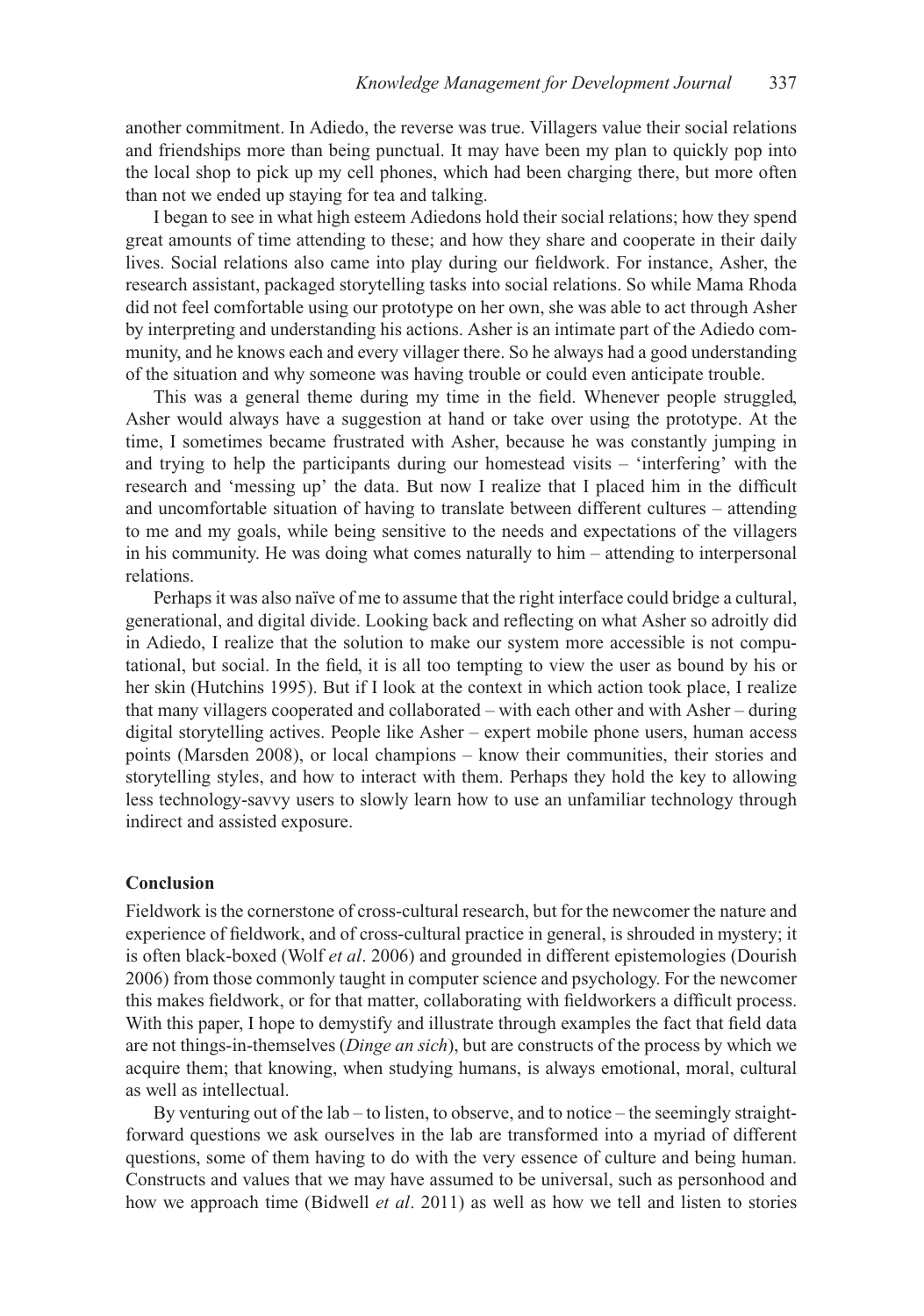(Ong 1982), are experienced and enacted differently by different people (Dourish and Bell 2011).

So to design effectively in cross-cultural contexts, we must relinquish the privileged, unlocatable position designers commonly occupy in knowledge production processes and be willing to learn about users and their context, but in relation to ourselves. We must learn to lift our analytic gaze and consider observations not just at the site of the interface but beyond the interface. And we must relinquish taxonomic accounts of culture (Dourish and Bell 2011), as well as positivist accounts of human social action, and view users, instead, as situated actors (Suchman 2007), who understand the physical and social reality of their world by interacting, interpreting, and experiencing it through their bodies (Klemmer *et al*. 2006). This, in turn, enables us to view technology artefacts not as fixed objects that prescribe their use, but as a 'medium or starting place elaborated in use' (Suchman 2007, p. 278). As I have illustrated in this paper, this can be a source of genuine surprise and inspiration, and can often hold the key towards situating design.

### **Acknowledgments**

I thank Gary Marsden and Nicola J. Bidwell for their guidance and support. I am deeply grateful to Lwandile's Headman and villagers, Transcape NPO, Tschani workshop participants, Bill Tucker of the University of Western Cape, and Susan Hansen. I would also like to express my deepest gratitude to George Anyango, Asher Ojuok, the teachers of the Adiedo School, and Adiedo's villagers for enabling this research and sharing their stories. And finally, I thank Ilda Ladeira for her comments on early drafts of this paper.

### **Notes**

- 1. Details of this design process and the resulting early prototypes have been published elsewhere (Reitmaier and Marsden, 2009).
- 2. Details on the design of this workshop have been published elsewhere (Bidwell *et al*. 2010).

### **Notes on contributor**

Thomas Reitmaier recently completed his Master's at the University of Cape Town, where he designed a mobile digital storytelling system to suit the needs and functions of rural African communities. During this research endeavour Thomas developed an appreciation for design, culture, rural contexts, mobile phones, and human-computer interaction. He now looks forward to exploring these interests as he pursues his PhD at the Center for ICT4D of the University of Cape Town.

### **References**

- Beale, B., 2006. Mobile blogging: experiences of technologically inspired design. *In*: *CHI '06 extended abstracts on Human factors in computing systems – CHI EA '06*, 225–230.
- Bell, G., Blythe, M., and Sengers, P., 2005. Making by making strange: defamiliarization and the design of domestic technologies. *ACM Transactions on Computer-Human Interaction*, 12(2), 149–173.
- Bidwell, N.J., 2009. Anchoring design in rural customs of doing and saying. *In*: *Human-Computer Interaction – INTERACT 2009*, Lecture Notes in Computer Science, vol. 5726. Berlin*/*Heidelberg: Springer, 686–699.
- Bidwell, N.J., Reitmaier, T., Marsden, G., and Hansen, S., 2010. Designing with mobile digital storytelling in rural Africa. *In*: *Proceedings of the 28th international conference on Human factors in computing systems – CHI '10*. New York: ACM Press, 1593–1602.
- Bidwell, N.J., Winschiers-Theophilus, H., Koch Kapuire, G., and Rehm, M., 2011. Pushing personhood into place: situating media in rural knowledge in Africa. *International Journal of Human-Computer Studies*, 69 (10), 618–631.